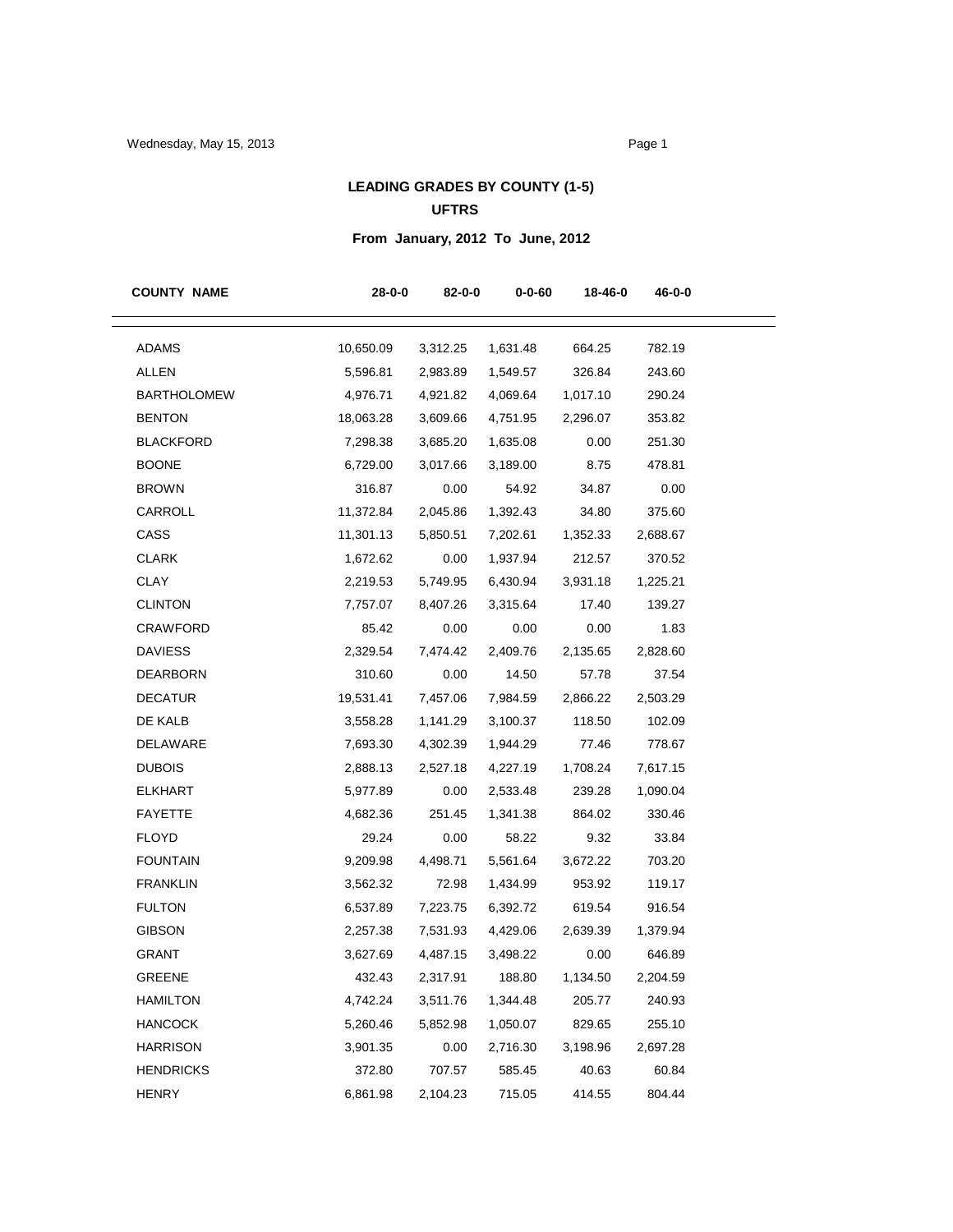## **LEADING GRADES BY COUNTY (1-5) UFTRS**

# **From January, 2012 To June, 2012**

| <b>COUNTY NAME</b> | $28 - 0 - 0$ | 82-0-0    | $0 - 0 - 60$ | 18-46-0   | 46-0-0   |
|--------------------|--------------|-----------|--------------|-----------|----------|
| <b>HOWARD</b>      | 2,196.48     | 1,423.56  | 1,714.06     | 248.46    | 462.08   |
| <b>HUNTINGTON</b>  | 5,537.74     | 3,257.83  | 2,746.22     | 0.00      | 344.96   |
| <b>JACKSON</b>     | 11,228.21    | 2,793.59  | 14,033.53    | 12,290.14 | 9,435.56 |
| <b>JASPER</b>      | 16,429.85    | 5,311.60  | 6,785.78     | 1,995.83  | 829.88   |
| JAY                | 5,365.85     | 3,011.68  | 1,392.96     | 108.91    | 216.40   |
| <b>JEFFERSON</b>   | 845.85       | 2.25      | 154.43       | 16.58     | 239.08   |
| <b>JENNINGS</b>    | 672.26       | 573.23    | 261.56       | 76.98     | 122.81   |
| <b>JOHNSON</b>     | 4,925.43     | 4,820.07  | 2,349.60     | 1,365.32  | 653.82   |
| <b>KNOX</b>        | 5,695.25     | 12,437.94 | 7,725.46     | 3,920.35  | 1,640.13 |
| <b>KOSCIUSKO</b>   | 13,370.44    | 2,178.68  | 4,120.21     | 150.89    | 669.72   |
| LAGRANGE           | 6,344.37     | 69.57     | 5,085.21     | 118.83    | 1,483.14 |
| LAKE               | 8,032.43     | 1,438.40  | 4,358.61     | 1,178.65  | 524.42   |
| LA PORTE           | 5,158.19     | 6,550.11  | 6,386.46     | 1,613.81  | 2,204.54 |
| <b>LAWRENCE</b>    | 1,489.07     | 0.00      | 790.42       | 2,738.78  | 1,843.28 |
| <b>MADISON</b>     | 4,268.70     | 5,739.90  | 3,532.90     | 215.09    | 492.25   |
| <b>MARION</b>      | 373.03       | 106.53    | 39.96        | 23.78     | 20.54    |
| MARSHALL           | 5,129.28     | 6,749.11  | 4,685.24     | 960.90    | 1,101.40 |
| <b>MARTIN</b>      | 570.53       | 1,426.24  | 1,255.40     | 991.10    | 1,418.92 |
| <b>MIAMI</b>       | 7,059.88     | 2,642.22  | 4,515.02     | 382.92    | 1,453.43 |
| <b>MONROE</b>      | 19.15        | 7.74      | 0.00         | 0.00      | 10.35    |
| <b>MONTGOMERY</b>  | 10,094.25    | 4,989.38  | 5,470.54     | 3,559.60  | 1,035.02 |
| <b>MORGAN</b>      | 1,152.09     | 1,343.16  | 902.77       | 194.54    | 31.67    |
| <b>NEWTON</b>      | 12,357.68    | 6,430.02  | 5,364.17     | 2,339.49  | 244.69   |
| <b>NOBLE</b>       | 5,666.52     | 839.55    | 1,836.54     | 546.74    | 111.01   |
| OHIO               | 53.05        | 0.00      | 113.60       | 0.00      | 0.00     |
| ORANGE             | 712.46       | 0.00      | 444.20       | 399.35    | 185.00   |
| <b>OWEN</b>        | 3.67         | 66.84     | 105.83       | 183.61    | 28.96    |
| PARKE              | 1,901.92     | 3,228.92  | 1,973.33     | 2,089.89  | 467.12   |
| <b>PERRY</b>       | 0.00         | 0.00      | 138.82       | 207.93    | 140.45   |
| <b>PIKE</b>        | 972.73       | 820.15    | 1,274.98     | 684.74    | 1,209.70 |
| <b>PORTER</b>      | 28,166.15    | 20,991.94 | 14,284.75    | 5,926.75  | 4,098.78 |
| POSEY              | 5,640.89     | 6,218.94  | 6,415.82     | 3,888.57  | 3,141.91 |
| <b>PULASKI</b>     | 6,087.72     | 11,086.56 | 6,629.81     | 345.26    | 460.99   |